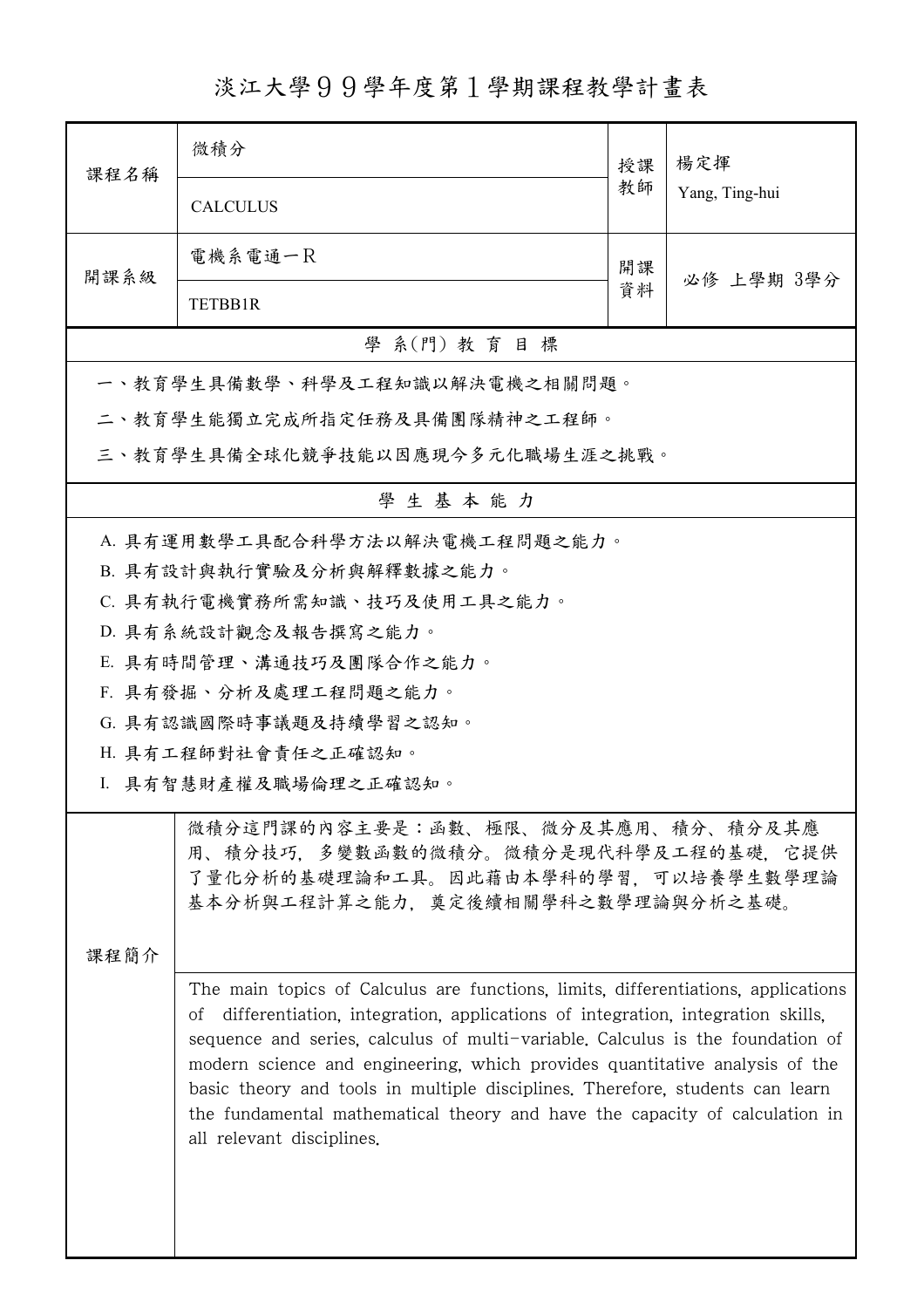本課程教學目標與目標層級、學生基本能力相關性

一、目標層級(選填): (一)「認知」(Cognitive 簡稱C)領域:C1 記憶、C2 瞭解、C3 應用、C4 分析、 C5 評鑑、C6 創造 (二)「技能」(Psychomotor 簡稱P)領域:P1 模仿、P2 機械反應、P3 獨立操作、 P4 聯結操作、P5 自動化、P6 創作 (三)「情意」(Affective 簡稱A)領域:A1 接受、A2 反應、A3 重視、A4 組織、 A5 內化、A6 實踐

二、教學目標與「目標層級」、「學生基本能力」之相關性:

 (一)請先將課程教學目標分別對應前述之「認知」、「技能」與「情意」的各目標層級, 惟單項教學目標僅能對應C、P、A其中一項。

 (二)若對應「目標層級」有1~6之多項時,僅填列最高層級即可(例如:認知「目標層級」 對應為C3、C5、C6項時,只需填列C6即可,技能與情意目標層級亦同)。

 (三)再依據所訂各項教學目標分別對應該系「學生基本能力」。單項教學目標若對應「學 生基本能力」有多項時,則可填列多項「學生基本能力」(例如:「學生基本能力」可 對應A、AD、BEF時,則均填列)。

| 序              |                   |                                                                               | 相關性            |               |  |  |
|----------------|-------------------|-------------------------------------------------------------------------------|----------------|---------------|--|--|
| 號              |                   | 教學目標(中文)<br>教學目標(英文)                                                          |                | 學生基本能力        |  |  |
| $\mathbf{1}$   | 熟悉基本數學觀念及語言       | To familiar with the basic<br>concepts and languages of<br>mathematics.       | C <sub>2</sub> | <b>ABEF</b>   |  |  |
|                | 2 建立邏輯推理的基本觀念及論證  | To establish the basic<br>concepts of logic and logical<br>argument           | P <sub>3</sub> | <b>ABDEFH</b> |  |  |
|                | 3 訓練數學思考與證明的陳述    | To train in mathematical<br>thinking and statements of<br>mathematical proof. | P <sub>3</sub> | ABF           |  |  |
|                | 4 極限. 微分. 積分的基本概念 | Basic concepts of Limit.<br>differentiation and integration.                  | P <sub>1</sub> | AB            |  |  |
|                | 5 極值問題及其他微積分的應用   | Extreme value problems and<br>other applications of calculus.                 | P <sub>3</sub> | <b>ABDF</b>   |  |  |
| 教學目標之教學策略與評量方法 |                   |                                                                               |                |               |  |  |
| 序<br>號         | 教學目標              | 教學策略                                                                          |                | 評量方法          |  |  |
| $\mathbf{1}$   | 熟悉基本數學觀念及語言       | 課堂講授、演習課                                                                      | 考、期末考          | 出席率、小考、期中     |  |  |
| $\overline{2}$ | 建立邏輯推理的基本觀念及論證    | 課堂講授、其他(演習課)                                                                  | 考、期末考          | 出席率、小考、期中     |  |  |
| $\overline{3}$ | 訓練數學思考與證明的陳述      | 課堂講授、其他(演習課)                                                                  | 考、期末考          | 出席率、小考、期中     |  |  |
| $\overline{4}$ | 極限. 微分. 積分的基本概念   | 課堂講授、其他(演習課)                                                                  | 考、期末考          | 出席率、小考、期中     |  |  |
| 5              | 極值問題及其他微積分的應用     | 課堂講授、其他(演習課)                                                                  | 考、期末考          | 出席率、小考、期中     |  |  |
|                | 授課進度表             |                                                                               |                |               |  |  |
| 週次             | 日期                | 内 容 (Subject/Topics)                                                          |                | 備註            |  |  |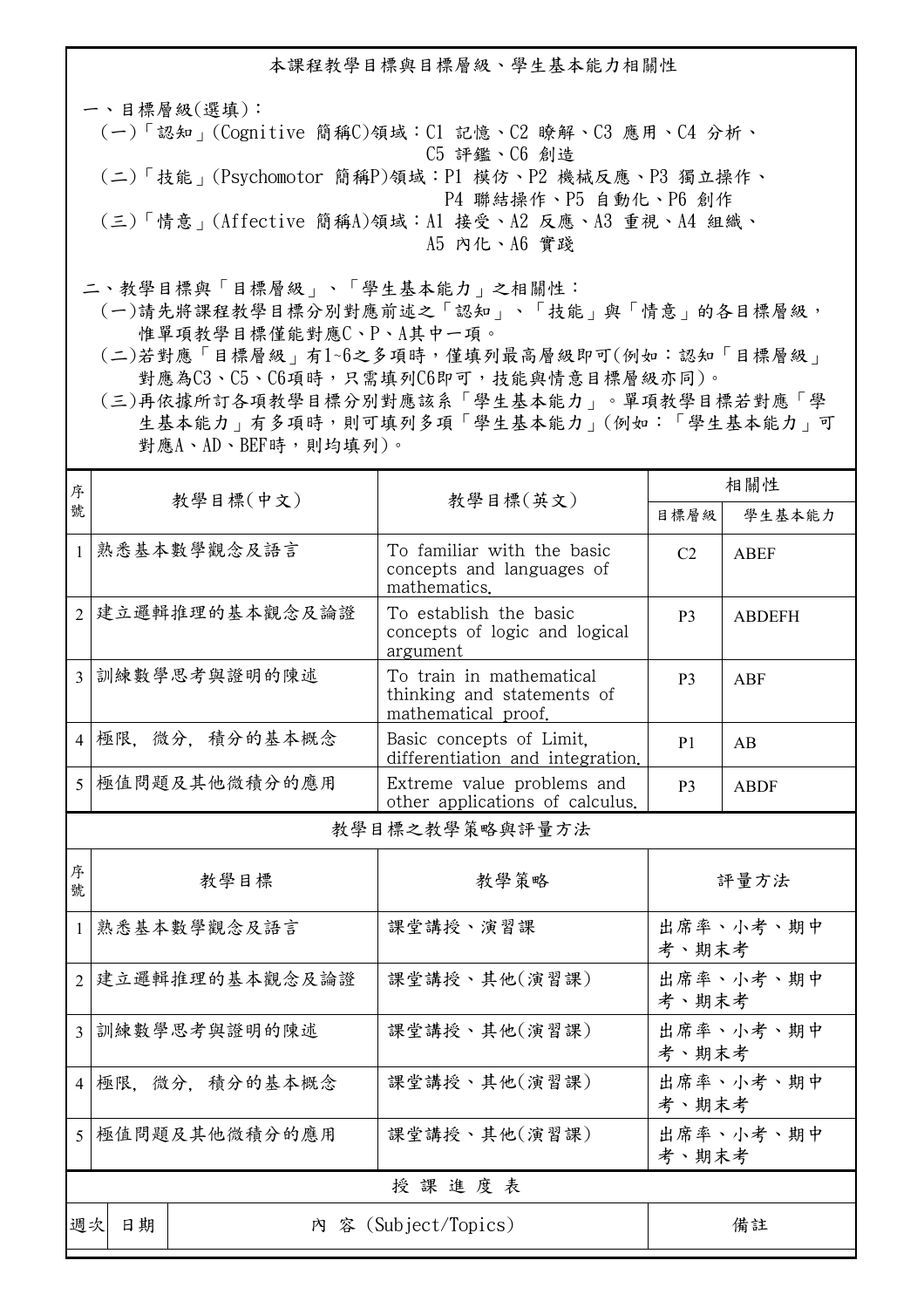| 1               | 09/13 | Functions and Their Graphs, Introduction to Limits,<br>Rigorous Study of Limits                                                                                          | Section 0.5, 1.1, 1.2    |
|-----------------|-------|--------------------------------------------------------------------------------------------------------------------------------------------------------------------------|--------------------------|
| $\overline{2}$  | 09/20 | Rigorous Study of Limits, Limit Theorems,<br>Limits<br>Involving Trigonometric Functions                                                                                 | Section $1.2 \sim 1.4$   |
| $\overline{3}$  | 09/27 | Limits Involving Trigonometric Functions, Limits at<br>Infinity, Infinite Limits, Continuity of Functions                                                                | Section $1.4 \sim 1.6$   |
| $\overline{4}$  | 10/04 | The Derivative, Rules for Finding Derivatives                                                                                                                            | Section $2.2 - 2.3$      |
| 5               | 10/11 | Derivatives of Trigonometric Functions. The Chain<br>Rule, Higher-Order Derivatives                                                                                      | Section $2.4 - 2.6$      |
| 6               | 10/18 | Implicit Differentiation, Related Rates, Differentials<br>and Approximations                                                                                             | Section $2.7~2.9$        |
| $7\phantom{.0}$ | 10/25 | Maxima and Minima, Monotonicity and Concavity,<br>Local Extrema and Extrema on Open Intervals                                                                            | Section $3.1~3.3$        |
| 8               | 11/01 | Graphing Functions Using Calculus, The Mean Value<br>Theorem for Derivatives, Solving Equations<br>Numerically                                                           | Section $3.4 \times 3.6$ |
| 9               | 11/08 | Antiderivatives, Introduction to Area, The Definite<br>Integral                                                                                                          | Section 3.7, 4.1, 4.2    |
| 10              | 11/15 | 期中考試週                                                                                                                                                                    |                          |
| 11              | 11/22 | The 1st Fundamental Theorem of Calculus, The 2nd<br>Fundamental Theorem of Calculus                                                                                      | Section 4.3, 4.4         |
| 12              | 11/29 | The Mean Value Theorem for Integrals & the Use<br>of Symmetry, Numerical Integration, The Area of a<br>Plane Region                                                      | Section 4.5, 4.6, 5.1    |
| 13              | 12/06 | Volumes of Solids: Slabs, Disks, Washers, Volumes of<br>Solids of Revolution: Shells, Length of a Plane<br>Curvem, Work and Fluid Pressure, Moments, Center<br>of Mass   | Section $5.2 \times 5.6$ |
| 14              | 12/13 | The Natural Logarithm Function, Inverse Functions<br>and Their Derivatives, The Natural Exponential<br>Function                                                          | Section $6.1~6.3$        |
| 15              | 12/20 | General Exponential & Logarithmic Function.<br>Exponential Growth and Decay, First-Order Linear<br>Differential Equations, Inverse Trig Functions &<br>Their Derivatives | Section 6.4~6.6, 6.8     |
| 16              | 12/27 | Basic Integration Rules, Integration by Parts, Some<br>Trigonometric Integrals                                                                                           | Section $7.1~7.3$        |
| 17              | 01/03 | Rationalizing Substitutions, The Method of Partial<br>Fractions, Strategies for Integration                                                                              | Section $7.4~7.6$        |
| 18              | 01/10 | 期末考試週                                                                                                                                                                    |                          |
| 修課應<br>注意事項     |       |                                                                                                                                                                          |                          |
|                 |       |                                                                                                                                                                          |                          |
|                 |       |                                                                                                                                                                          |                          |